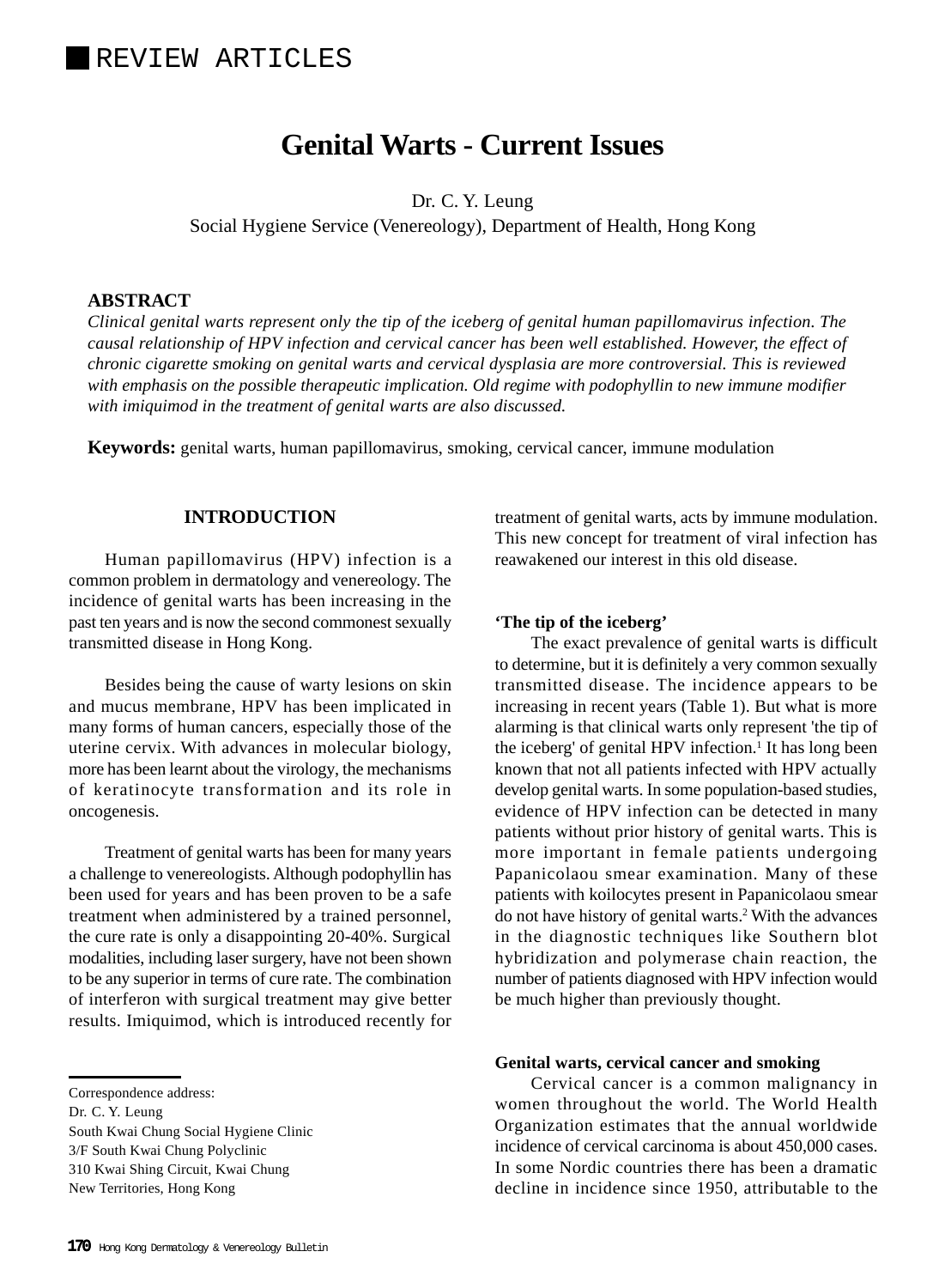**Table 1. Annual incidence and trends of genital wart (Annual statistics of Social Hygiene Service 1998, Hong Kong)**

| $\cdots$     |      |      |      |      |      |      |      |      |      |
|--------------|------|------|------|------|------|------|------|------|------|
| Year         | 1990 | 1991 | 1992 | 1993 | 1994 | 1995 | 1996 | 1997 | 1998 |
| No. of cases | 1727 | 1810 | 1666 | 1898 | 2418 | 2995 | 3168 | 3124 | 3641 |

effectiveness of their screening program. In Hong Kong the incidence was  $445$  in 1996.<sup>3</sup> It was the third commonest cancer in female under the age of 50.

There is very strong epidemiological evidence that cervical cancer and cervical dysplastic condition are associated with an infectious agent that is transmitted sexually.<sup>4</sup> HPV has long been implicated as they had been demonstrated to have oncogenic potential in animals. Both genital warts and cervical cancer are common in women with multiple sex partners and early coitarche.<sup>5</sup> However, the finding of high prevalence of HPV in women with cytologically and colposcopically normal cervices has cast doubt on the relevance of this association. Some has suggested that other events are needed to initiate the carcinogenic process.

DNA hybridization studies of tumour tissue and cervical cancer cell-lines showed that most genital cancers harbour a specific HPV type and the HPV prevalent rates in different studies vary between 84 and 100%. HPV 16 and 18 appeared to be the most prevalent HPV detected, with the latter being more aggressive. Depending on the prevalence of HPV types in cervical cancer, HPV can be divided into high risk and low risk (Table 2). There is also a close relationship between the degree of dysplasia and the rate of isolation of high risk HPV. Women with persistent oncogenic HPV infection are at greater risk to progression to cancer. Identification of the presence or absence of high risk HPV has highly significant prognostic implication. Those patients with persistent high risk HPV and cervical dysplasia should be referred promptly to gynaecologist for management.

There have been many reports on the association of smoking and cervical cancer, but a definite causal

**Table 2. Oncogenic potential of mucosotropic HPV types**

| Oncogenic potential | HPV types                                  |  |  |  |  |  |
|---------------------|--------------------------------------------|--|--|--|--|--|
| Low                 | 6, 11, 40, 42, 43, 44, 57                  |  |  |  |  |  |
| High                | 16, 18, 30, 31, 33, 35, 39, 45, 51, 52, 56 |  |  |  |  |  |

relationship has yet to be established. Some has argued that the association may be confounded as there is a strong link between cigarette smoking, multiple sexual partners and early coitarche in women. However, there is now increasing scientific evidence that smoking may be a cofactor in the aetiology of cervical cancer. Chemical carcinogens in tobacco smoke, like nitrosamine and polyaromatic hydrocarbons, might account for a high rate of mutagenicity of the cervical mucus of smokers. Indeed, nicotine and cotinine are present in the cervical mucus of smokers, the level in the mucus being 45 and 3.6 times respectively more concentrated than the serum level. There seemed to be a dose-response relationship for nicotine in mucus with number of cigarette per day.<sup>6</sup> Similarly, there is also a dose dependent relationship between the amount of cigarette intake and the decrease in number of Langerhan's cell in the cervix of smokers.<sup>7,8</sup>

There is evidence that at least in patients infected with high risk HPV, smokers are at a greater risk of progression to high grade cervical dysplasia. Buerger et al has shown a dose dependent effect of cigarette smoking on the occurrence of oncogenic HPV.<sup>9</sup> Szarewski et al demonstrated that quitting smoking may result in a reduction in the size of low-grade cervical lesions.10 These two studies have further strengthened a causal link between smoking and cervical disease.

The relation between smoking and genital warts is also interesting. Although smoking has been suspected to be related to cervical cancer since 1977, little has been done on smoking and exophytic warts. Feldman et al had shown a three fold increase in risk of developing exophytic warts in women who smoke.<sup>11</sup> The risk increases to 5.2 times after adjusted for other variables. Interestingly the risk of acquisition of other sexually transmitted diseases did not increase in their study. Similarly the risk of developing anal HPV infection and intraepithelial neoplasia, a counterpart of cervical intraepithelial neoplasia in male patients, has also been shown to increase in both HIV-positive and HIVnegative smokers.12 In a study completed recently in the Social Hygiene Service in Hong Kong, it is also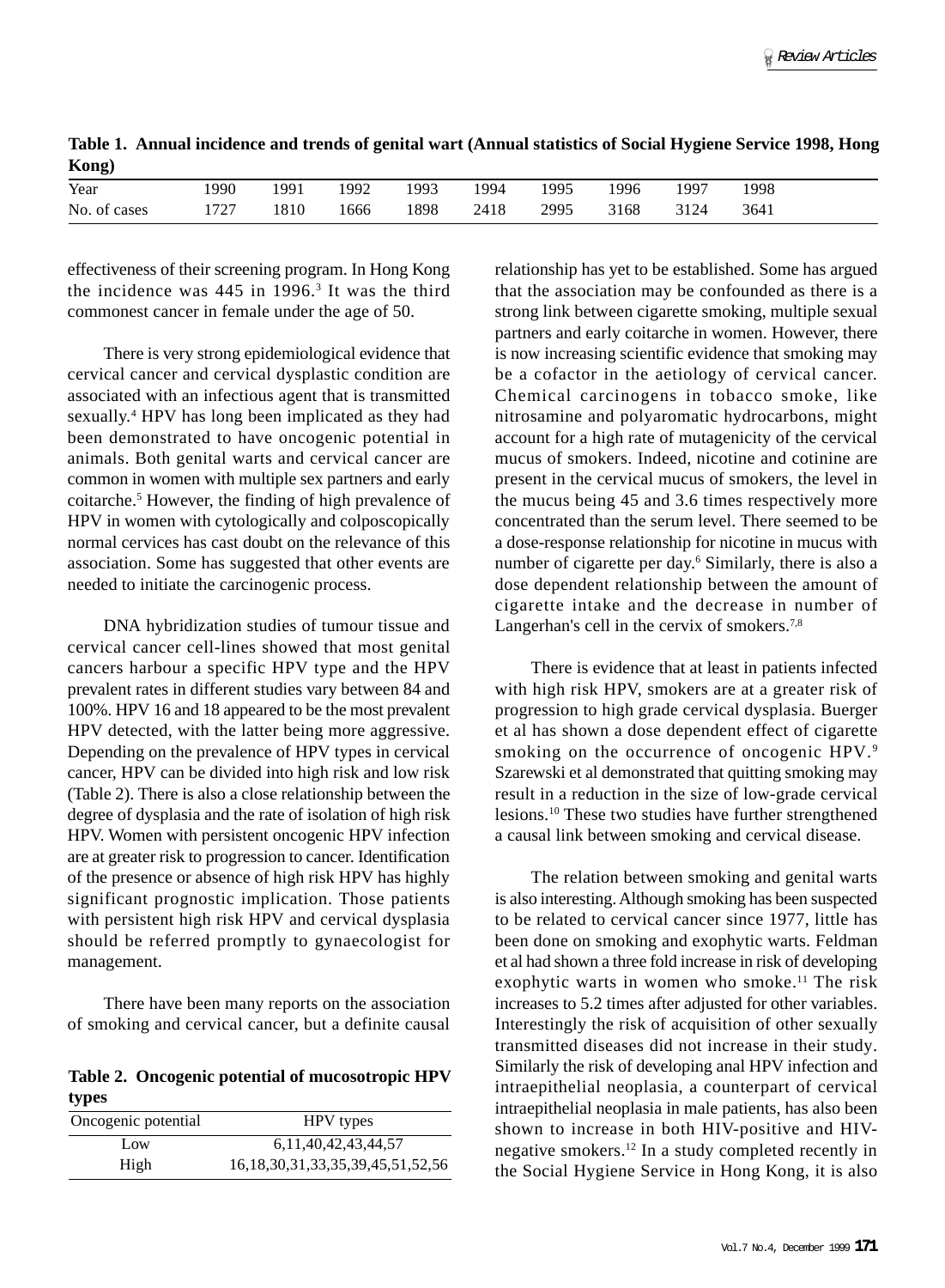found that smoking has a negative effect on treatment of genital warts in male patients.13 In this study, 57 of 72 (79%) male non-smokers with genital warts were cleared of lesions after 2 months therapy with topical 25% podophyllin, whereas only 30 of 83 (36%) male smokers responded.

From all the available data, there is strong evidence that smoking increases the risk of developing genital warts in women. For female patients with genital warts, smokers are at greater risk of progression to high grade cervical dysplasia and cervical cancers. Quitting smoking could have a beneficial effect on early cervical disease and therefore every effort should be made to encourage these patients to stop smoking.

## **Podophyllin and Podophyllotoxin**

Podophyllin has been employed for treatment of genital warts for almost 50 years. It is a plant-derived resin originating from either of two Podophyllum species: Podophyllum peltatum and Podophyllum embodi, and is composed of several cytotoxic compounds in unpredictable ratios. The most active of these is podophyllotoxin. Quercetin and kaepherol are the two mutagenic substances present in podophyllin mixture that account for its toxicity. In one study, it was found that quercetin and kaepherol constituted 2.5-3.8% and 6.0-6.4% of dry substance respectively in three batches of podophyllin.<sup>14</sup> Since these substances are mutagenic and infection with HPV is known to be associated with genital neoplasia, the use of podophyllin in treatment of genital warts has raised concern. However, it must be emphasized that up till now there is no evidence that treatment of genital warts with podophyllin increases the risk of genital neoplasm. But many would agree that it is best to be avoided in the treatment of vaginal as well as cervical warts. Since it has to be applied by a trained personnel and only has a cure rate of around 40% at 6 weeks of therapy, it is not a very cost-effective treatment.

Podophyllotoxin is a lignan of podophyllin and has been purified for clinical use. Since it contains little or no quercetin and kaepherol, it has a very low toxicity when compared with podophyllin. It can therefore be applied by the patients themselves.<sup>15</sup> In clinical studies, podophyllotoxin has shown much higher cure rate than podophyllin.16 Krogh has reported high cure rates after only one treatment cycle, that is twice daily treatment

for three consecutive days in one week. A very high cure rate of 80% was achieved with 6 treatment cycles in his studies. Local side effects like erosion and erythema are less common and less severe than with podophyllin. An optimal dosage formulation has been worked out as 0.5% podophyllotoxin in ethanolic solution.<sup>17</sup> Cream formulation is also available recently which is especially suitable for treatment of external genital warts in female patients.18

Although podophyllotoxin is safer and more effective than podophyllin, it is more expensive and has a recurrence rate very much similar to podophyllin.

## **Interferons**

Immune response plays an important role in the control of HPV infection. The most convincing evidence is the observation of an altered clinical course of HPV infection among those with immune deficiencies. Moreover cell mediated cytotoxicity reactions, rather than humoral immunity, are responsible for eradication of HPV-infected cells and are involved in lesion regression. The body immune system is slow to produce an effective immune response against the HPV infection because the virus has adopted a strategy to prevent effective presentation of viral antigens to the host immune system. Firstly, there is no systemic phase in HPV infection. Secondly, papillomavirus infection is non-lytic, and so, there is little release of viral antigen to antigen presenting cells. Lastly, no local inflammation is induced by HPV infection which would produce the cytokines. The use of interferon is the first attempt to eradicate the virus by boosting the immune response.

Topical interferon has the advantage of being free of symptomatic side effects especially systemic toxicity. Despite early favorable reports, it fails to show a beneficial effect over placebo in controlled studies. Systemic administration by subcutaneous or intramuscular injection produces better results. In a multicentre study, use of both 1MU and 2MU gamma interferon cyclic therapy have significant better responses over placebo (50% and 45% respectively versus 27%). Nevertheless, parenteral alpha interferon has not been shown to be superior to conventional therapy with podophyllin.19 There is substantial adverse effects of systemic interferon including fever and neutropenia.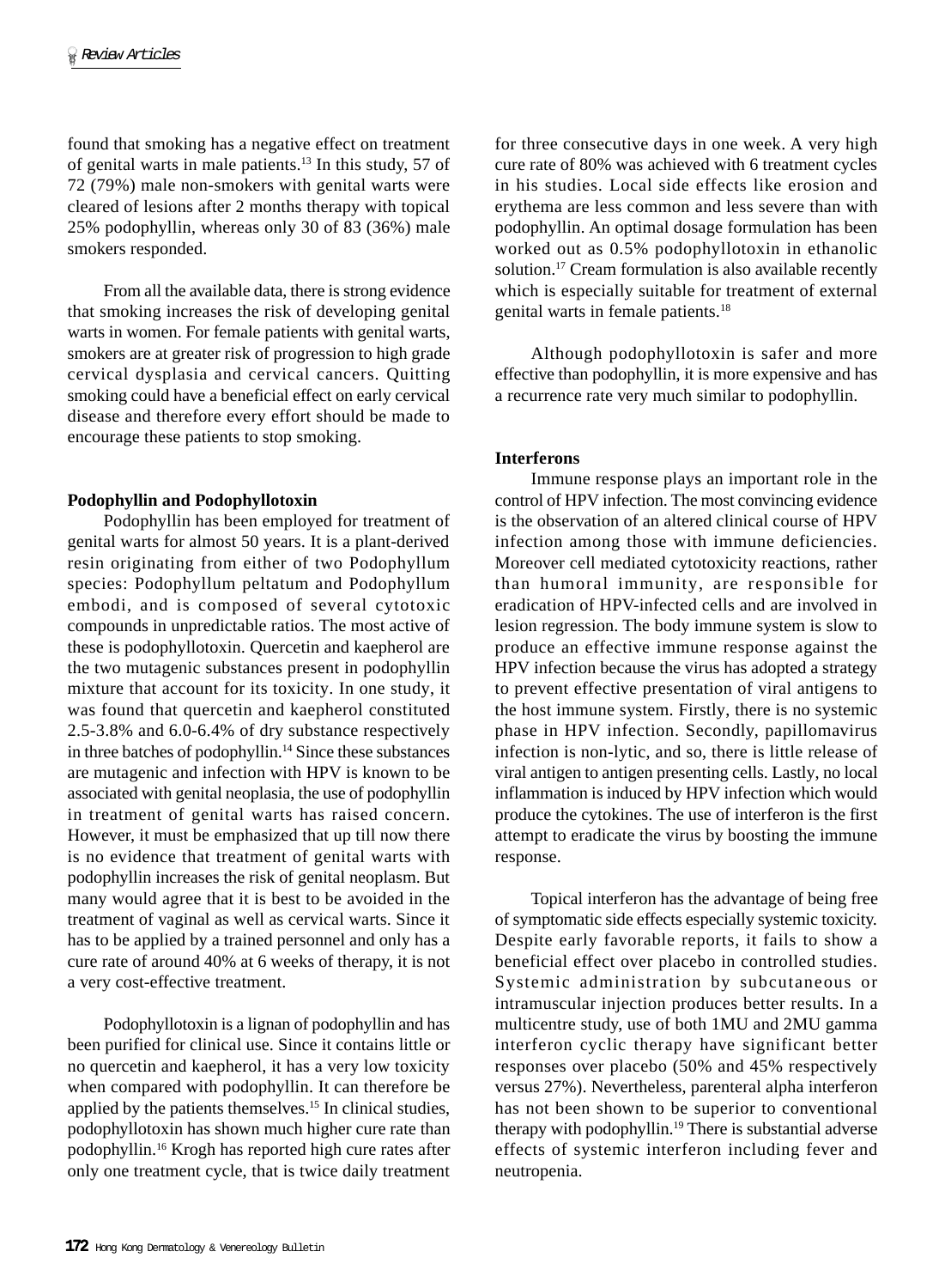Intralesional alpha interferon is the only form of interferon therapy approved by the Food and Drug Administration (FDA) for the treatment of genital warts.<sup>20</sup> It is relatively effective as compared with other forms of interferon therapy. However, as there is no beneficial effect on the non-injected lesions, this has no significant advantage in comparison to conventional therapies for treatment of widespread lesions. Also, subclinical warts may be missed and these in part account for the high recurrence rate of this form of therapy in some studies. The procedure is time consuming, painful, and only a limited number of lesions can be treated at each session, requiring patients to make multiple visits for treatment.

The role of adjuvant therapy with interferon in surgical treatment of genital warts is very controversial. This has been reviewed by Lassus.16 Continuous subcutaneous interferon adjuvant therapy appears to have no effect on the recurrence rate. Local adjuvant therapy, either as perilesional or as gel application, reduces recurrence after surgical therapy.

#### **Imiquimod**

Imiquimod, a new compound that is classified as immune response modifier, has been found to be useful in the treatment of genital warts. The drug has no direct antiviral effect by itself. It is believed that its antiviral and antitumour properties are results of immune response modulation. In preclinical studies in animals, imiquimod induced the local production of cytokines, including interferon alpha and tumor necrosis factor alpha when applied locally to the skin. Studies in human also confirmed its ability to induce these cytokines.<sup>21</sup>

Imiquimod 5% cream has been shown to be effective in clearing genital warts as compared with placebo in clinical studies. In one study, among the 109 patients treated with imiquimod application 3 times per week for 16 weeks, 54 patients had total clearance of their warts at the end of the study, whereas among the 100 patients receiving placebo only 11 had their warts cleared. Female patients seem to be responding better than male patients. Recurrence occurred in 13% of patients whose warts cleared with 5% imiquimod.22 This compared favorably with other forms of therapy, recurrence rates of which ranged between 30-80%. Further studies with this relatively new agent would be required to confirm its effectiveness.

So far, no systemic side effect has been reported with imiquimod. The drug is much safer to be used when compared with podophyllin, and it can be applied by patients themselves. It is applied overnight in a threetimes-per-week cycle. More frequent application may result in more severe reaction without any increase in therapeutic response. Minor local irritation is fairly common, including erythema and pruritus. Occasionally, severe erosion can occur which can happen very early in the course of treatment, therefore patient should be warned to suspend the therapy in case of irritation. Only a minority of patients discontinued treatment because of side effects. There seems to be no relationship between local reactions and therapeutic response.

## **CONCLUSION**

Genital HPV infection very often is sub-clinical and latent, and there is no specific therapy against the virus. Treatment should aim at clearing visible warts and not eradication of the virus. These patients, besides suffering from the physical symptoms, often have substantial psychosexual disturbance.<sup>23</sup> Most patients reported that treatment was associated with pain, discomfort, and embarrassment. Aggressive surgical procedures that may cause scarring and pain should be avoided. Female patients are at greater risk of developing cervical cancer especially for those infected with high risk HPV, and should be followed up by regular Papanicolaou smear. Podophyllotoxin remains as the first line of treatment for genital warts at present for its safety and effectiveness. It is an acceptable form of therapy for most patients, but there is still a fairly high recurrence rate. Preliminary experience with imiquimod has shown that the drug is better in this aspect. This form of therapy employing immune modulation, would open a new way to treatment of viral infection, if its efficacy can be confirmed in future studies.

#### *Learning points:*

*DNA hybridization studies of tumour tissue and cervical cancer cell-lines showed that most genital cancers harbour a specific human papillomavirus type. HPV 16 and 18 appeared to be the most prevalent HPV detected, with the latter being more aggressive.*